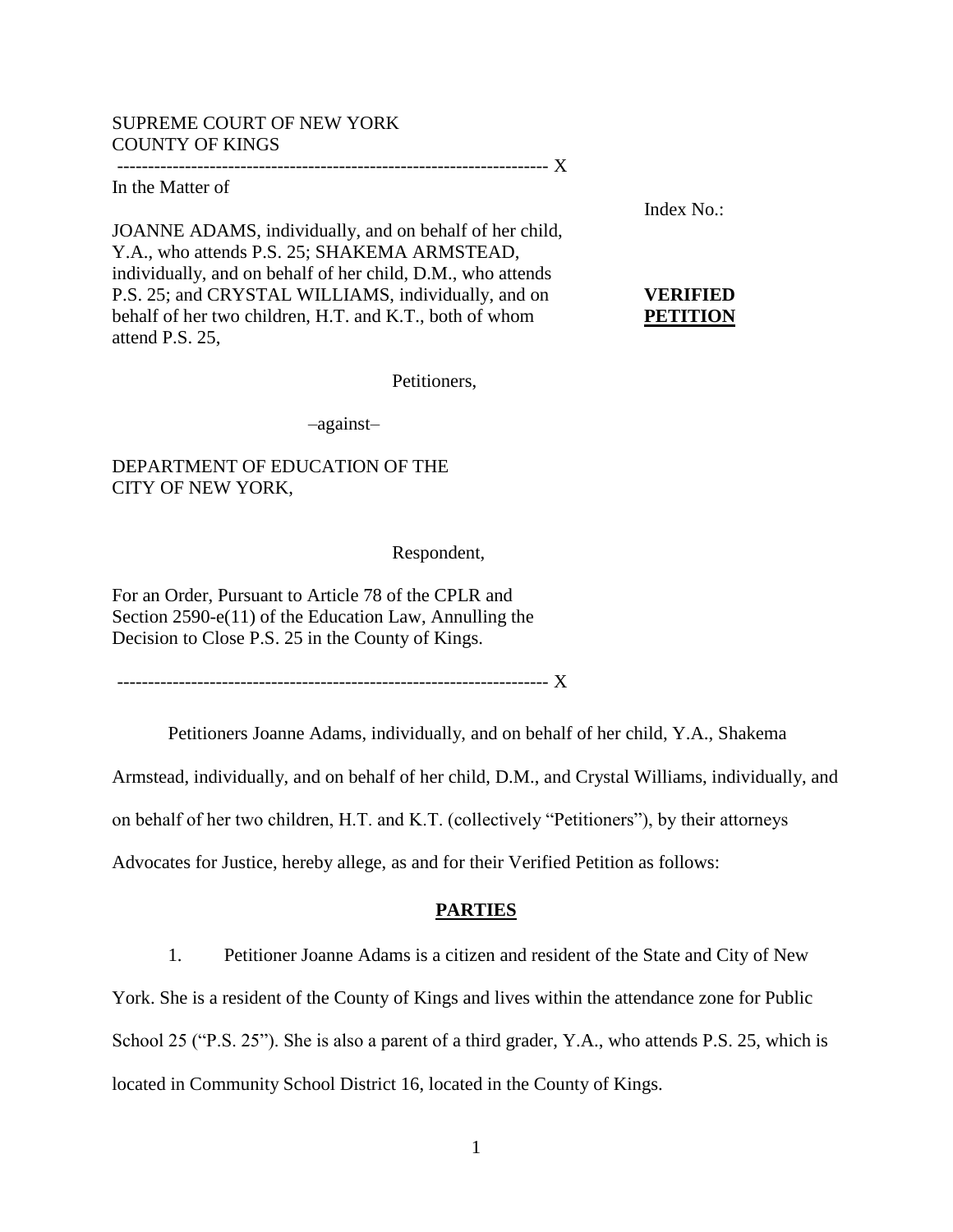2. Petitioner Shakema Armstead is a citizen and resident of the State and City of New York. She is a resident of County of Kings and lives within the attendance zone for P.S. 25. She is also a parent of third grader, D.M., who attends P.S. 25.

3. Petitioner Crystal Williams is a citizen and resident of the State and City of New York. She is also a parent of two students, a second grader, H.T., and a third grader, K.T., both of whom are enrolled in P.S. 25. Petitioner and her children live in the County of Richmond. Petitioner Williams serves as the Vice President of the Parent Teachers Association at P.S. 25.

4. Respondent The Board of Education of the City of New York (the "Board" or the "BOE") is a corporate body created by and existing under the laws of the State of New York pursuant to Sections 2551 and 2590 of the Education Law. Pursuant to various provisions of that law, including, *inter alia*, Sections 2554 and 2590-g, the BOE is charged with several responsibilities including administering and managing the educational affairs of the City School District and serving as the employer of all educators hired to teach in the City School District.

5. In conjunction with amendments to the State Education Law enacted in 2002, most powers of the Board of Education but the power to ratify collective bargaining agreements as the statutory employer of personnel for the City School District of the City of New York, were diverted to the Chancellor, with the Board's administrative operations assigned to a body denominated by the Mayor as the New York City Department of Education (the "DOE"). The Board also conduct business as the Panel for Education Policy (the "PEP").

6. Respondent DOE's central office is located at 52 Chambers Street, New York, New York 10007. For the purposes of this Petition, the Board, the Department of Education, the PEP, and the Chancellor, are collectively referred to as the DOE.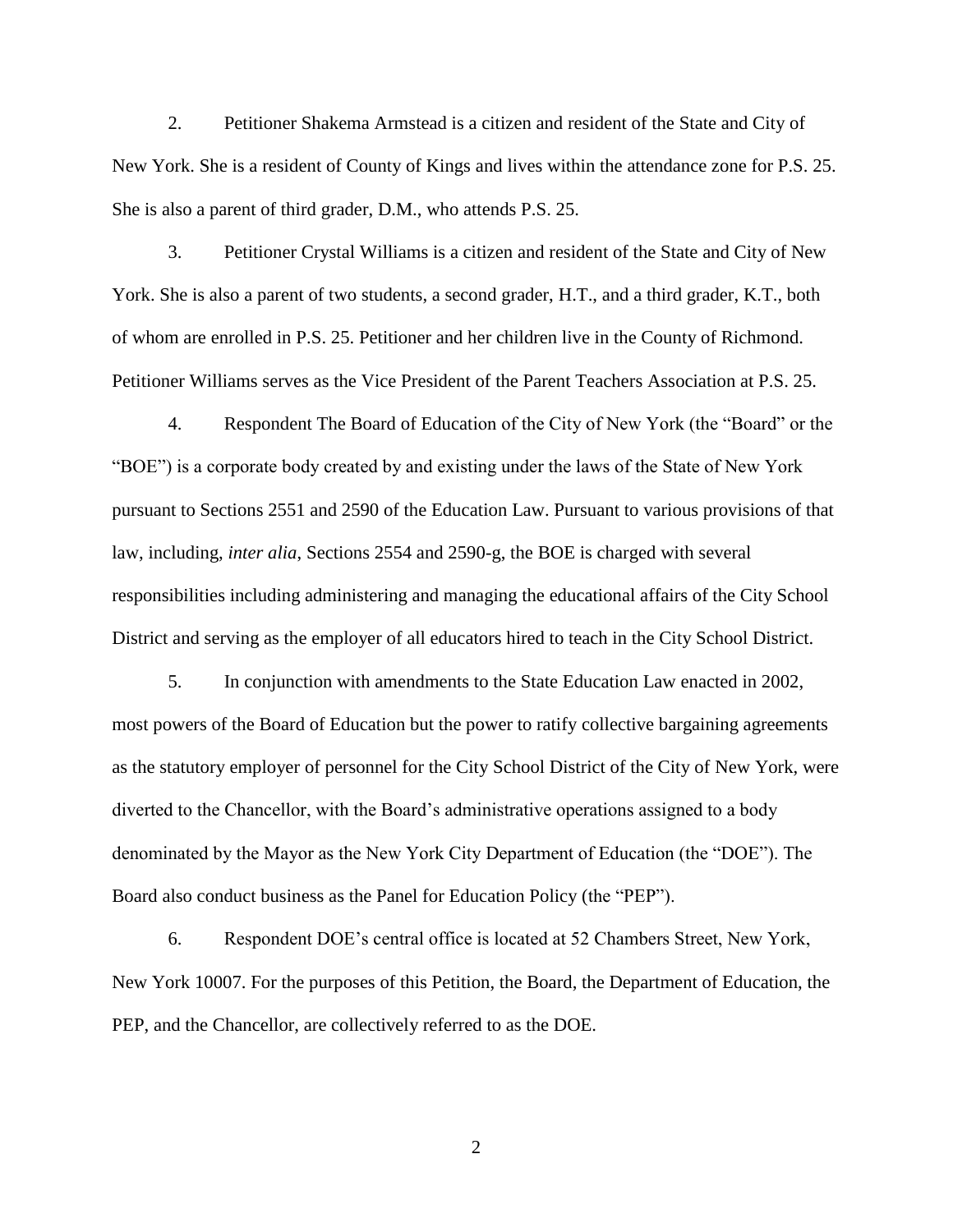#### **JURISDICTION AND VENUE**

7. Jurisdiction is proper and pursuant to CPLR Section 3001 and CPLR Section 301.

8. Venue is proper in Kings County pursuant to CPLR Section 504(2) since, *inter alia*, two of the Petitioners reside in Kings County, P.S. 25 is located in Kings County, and the cause of action arose there.

## **FACTUAL ALLEGATIONS**

#### **Summary of Action**

9. This action charges the DOE with deliberately ignoring the statutorily guaranteed rights of the community and its participation through the Community District Education Council's (CEC's) power over the approval of changes in zoning lines. The DOE has ignored and continues to ignore the legislatively created balance between local participation and central control by utilizing its powers over school openings and closures to alter attendance zones unilaterally without legal authority – namely, without a preceding vote of approval to change the zoning lines by the affected CEC.

10. By its unilateral action – the Chancellor proposing and the Board of Education voting to close the only zoned elementary school in the neighborhood of Community School District 16 – P.S. 25, the Eubie Blake School, it is effectively attempting to change zoning lines and is thereby unlawfully usurping the statutory authority of CEC 16 to approve all such changes. Further, and in so doing, the DOE disenfranchised an entire community.

11. Upon information and belief, the DOE does not intend to create any replacement zoned elementary school for the displaced students of P.S. 25. Instead, the Chancellor intends to force parent of the affected students to apply to alternate elementary schools, none of which come close to the level of academic support or small classes received by P.S. 25 school students.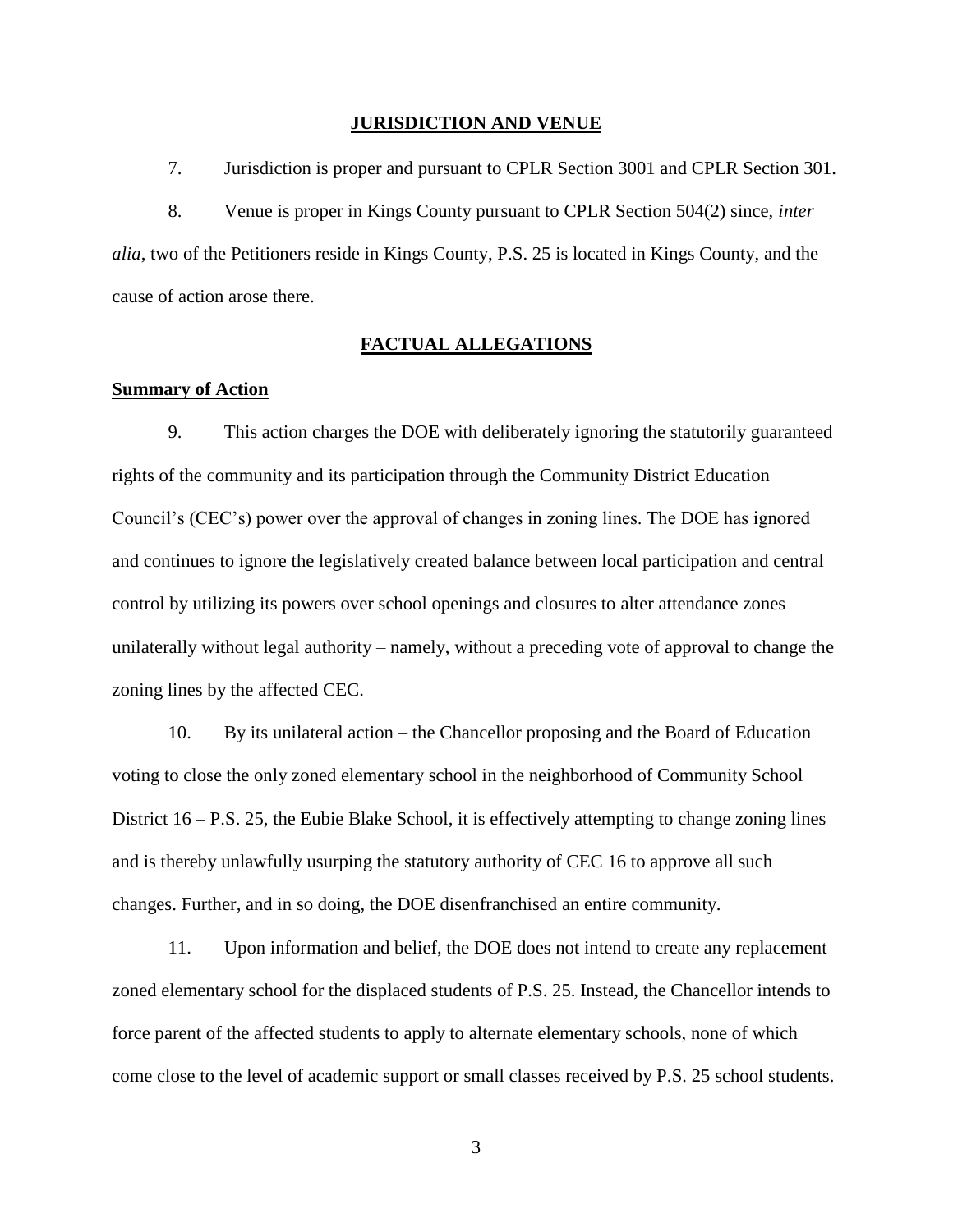12. According to the DOE's school performance dashboard, P.S. 25 is the second best public elementary school in Brooklyn and the fourth best public elementary school in the entire city of New York, as measured by the school's positive impact after taking into account the need level of the incoming students. It also outperforms every charter school in the city, except for Success Academy-Bronx 2, in its positive impact on student achievement and attendance. There simply are very few schools in the City that equal P.S. 25's level of academic excellence or the opportunities offered its high-needs student population.

13. As a result of the violation of law, the DOE is sending these affected students into an educational system that offers them far less potential to be as successful as in their former school; the chances of attending an elementary school that exceeds the academic level of their former school is almost nil. Therein lies the tragedy of its unlawful action.<sup>1</sup>

## **P.S. 25, the Eubie Blake School, and its population**

14. Public School 25 ("P.S. 25"), the Eubie Blake School, is a zoned elementary K-5 school,<sup>2</sup> located in Building K025 at 787 Lafayette Avenue, Brooklyn, New York. The school is co-located with Success Academy Bedford Stuyvesant 3 (84K833) ("SA-Bed Stuy-3").

15. Because of its location, P.S. 25 consistently enrolls a significant number of families in transitional housing. As of the 2015-2016 school year, P.S. 25 enrolled 23.3% homeless students, with 30.7% students ever homeless. Last school year, 85% of its students were listed as having high economic need (as opposed to the city-wide index of 61%), according to the DOE performance dashboard. P.S. 25 also has an unusually large number of students with disabilities – 31% (as opposed to the city-wide index of 20%). However, only ten percent of these children are in self-contained classrooms. The remaining 21% of students with disabilities

 $\overline{a}$ 

<sup>&</sup>lt;sup>1</sup> P.S. 25 teachers too will be displaced and will be required to join the Absent Teacher Reserves.

<sup>2</sup> *See* ¶ 34 *infra* discussing zoning.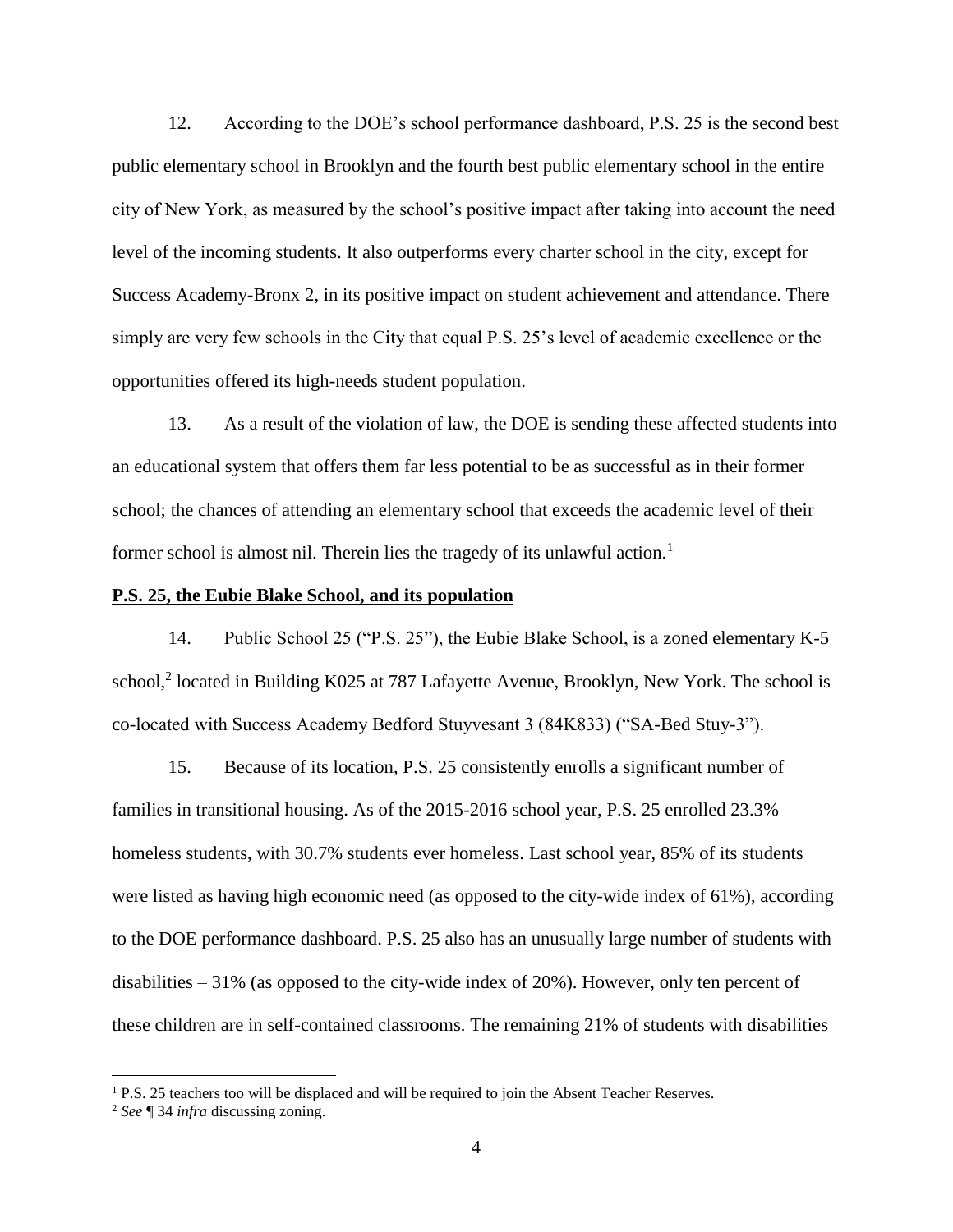were in general-education or inclusion classrooms and received a combination of collaborative, Special Education Teacher Support Services ("SETSS") learning pursuant to their Individual Education Programs ("IEPs"). Ninety-four percent of the students are black and Hispanic. In 2016-2017 school year, there were 110 students in the school. Class sizes range from 10 students per class to 18 students per class, according to the DOE. P.S. 25 is a model of academic achievement for learning in small class environments. See Diagram 15.1.

# **NYC Department of Education** 2017 School Performance Dashboard



Diagram 15.1

## **P.S. 25's achievements**

16. The DOE measures school practices and conditions by its Quality Review standards and NYC School Surveys. Potential scores are between 1.00 and 4.99. According to the DOE's Framework Scores for P.S. 25, Student Achievement scores is 4.92. The remaining scores are represented in diagram 18.1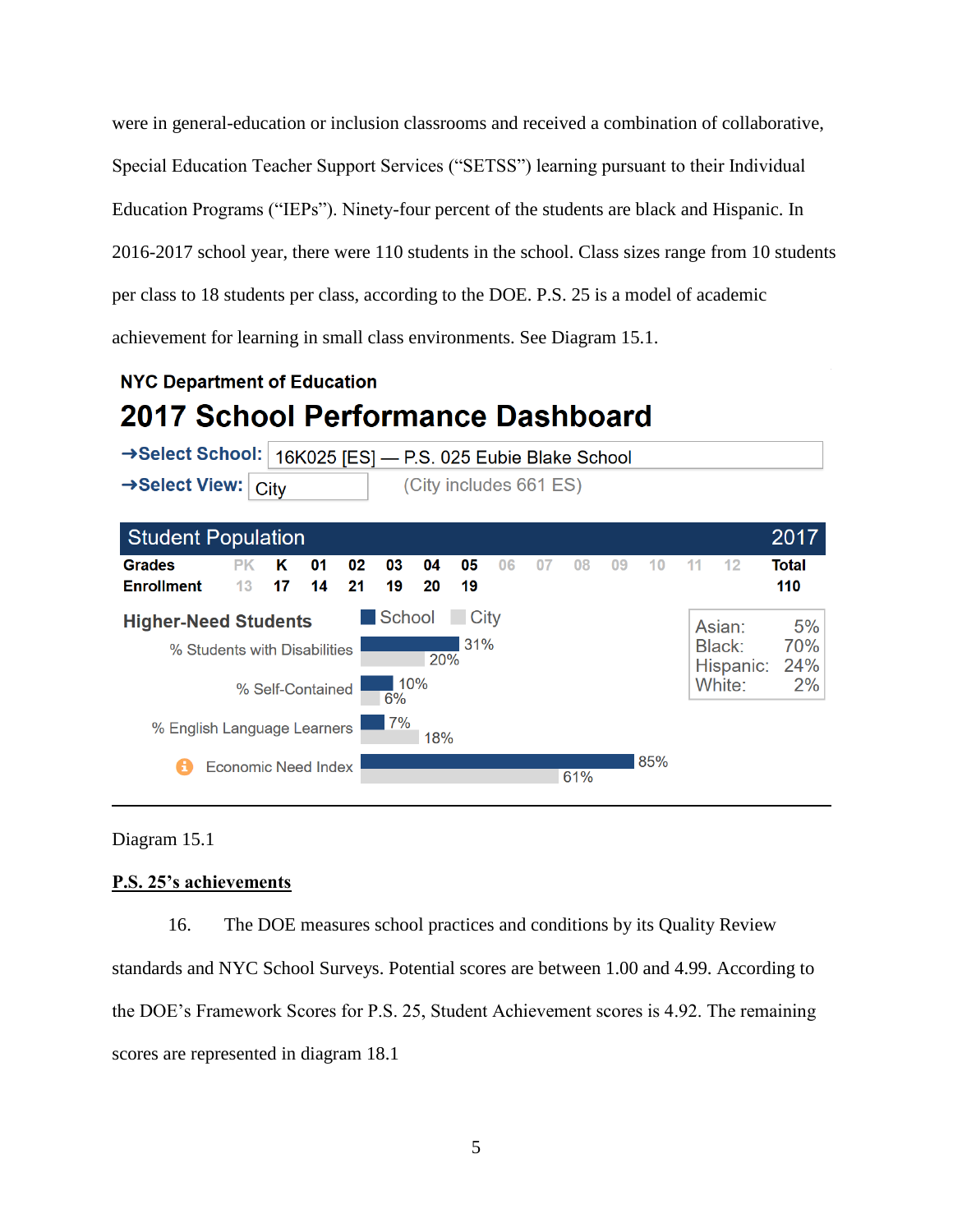# **Framework Scores**

School practices and conditions (measured by Quality Review and NYC School Survey) that drive student achievement. Scores are on scale from 1.00 - 4.99.



Diagram 18.1

17. As diagram 18.1 provides, Effective School Leadership scores at 4.55; Trust scores at 4.40; Collaborative Teachers scores at 4.19; Rigorous Instruction scores at 3.86; Strong Family-Community Ties scores at 3.53; and Supportive Environment scores at 3.51. These are excellent scores for a small zoned school, which the DOE should have publicized, but never did.

18. These students' ELA and Math performance on the state examinations have steadily risen in recent years, reflecting well on the small school academic environment. As reflected in diagram 18.1, the school's academic achievement has increased each year since 2014-2015, and now exceed citywide averages.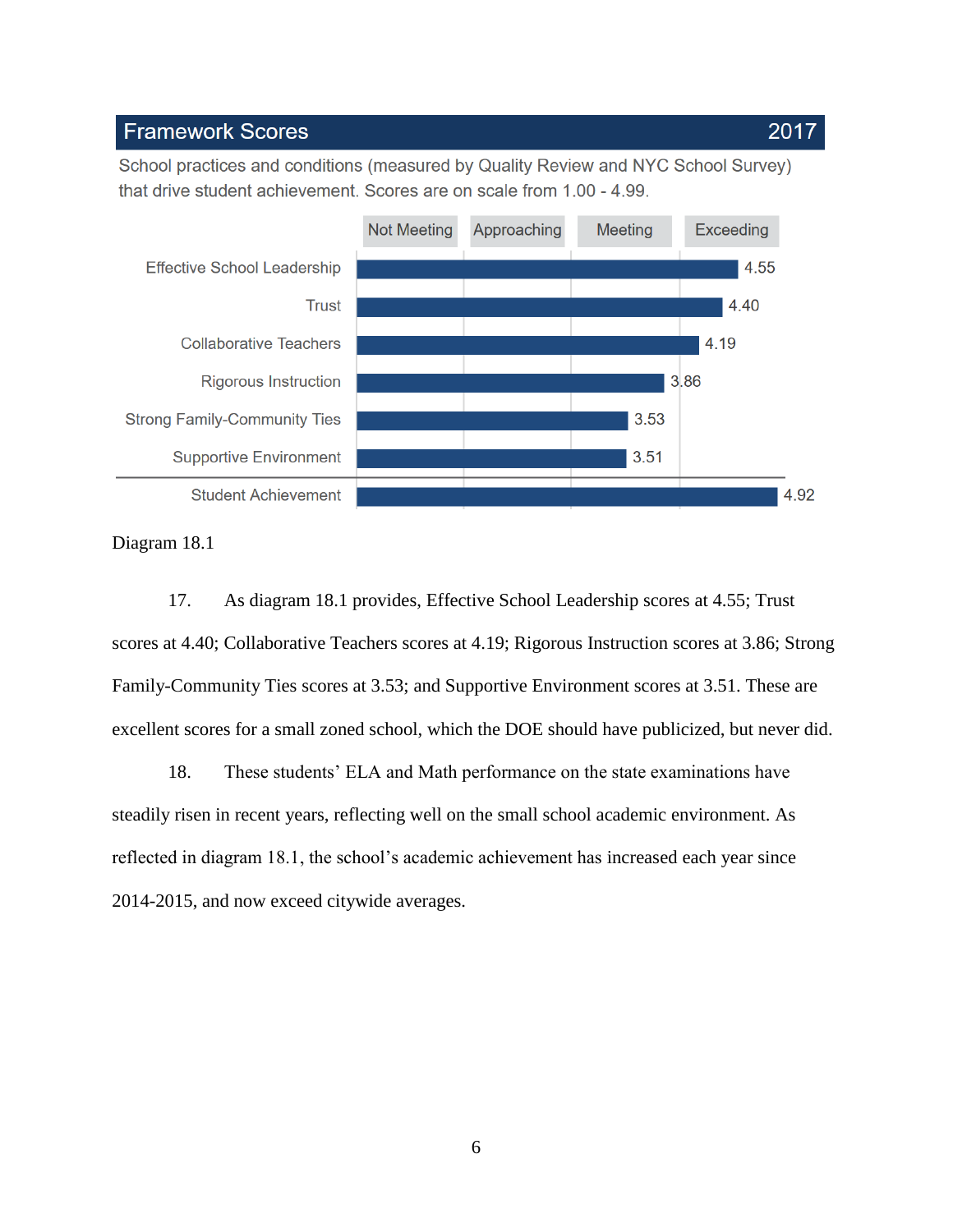## Citywide Percentile Rank: State Test Results

2002 - 2017

Shaded regions are middle two quartiles citywide. Results above shaded regions were in top 25%, and results below the shaded regions were in the bottom 25% citywide.



Diagram 18.1

 $\overline{a}$ 

19. See Diagram 18.1 reflecting that P.S. 25's achievements have exceeded that of the City's average scores in ELA and Math.

20. P.S. 25 also has the  $4<sup>th</sup>$  highest positive impact (.93) on student achievement of any of the 661 public elementary schools in New York City, according to the DOE's own metrics, when the need level of its incoming students is taken into account.<sup>3</sup> See Diagram 21.1.

21. The school outperforms its comparison schools in terms of proficiency on the state exams by 21 percentage points in ELA and in math, according to the DOE Performance Dashboard.

22. The students with disabilities in the school especially excel compared to those in comparison schools, in ELA., math, and attendance.

<sup>&</sup>lt;sup>3</sup> Impact is measured by achievement on state examinations based on expected outcomes when considering its incoming students.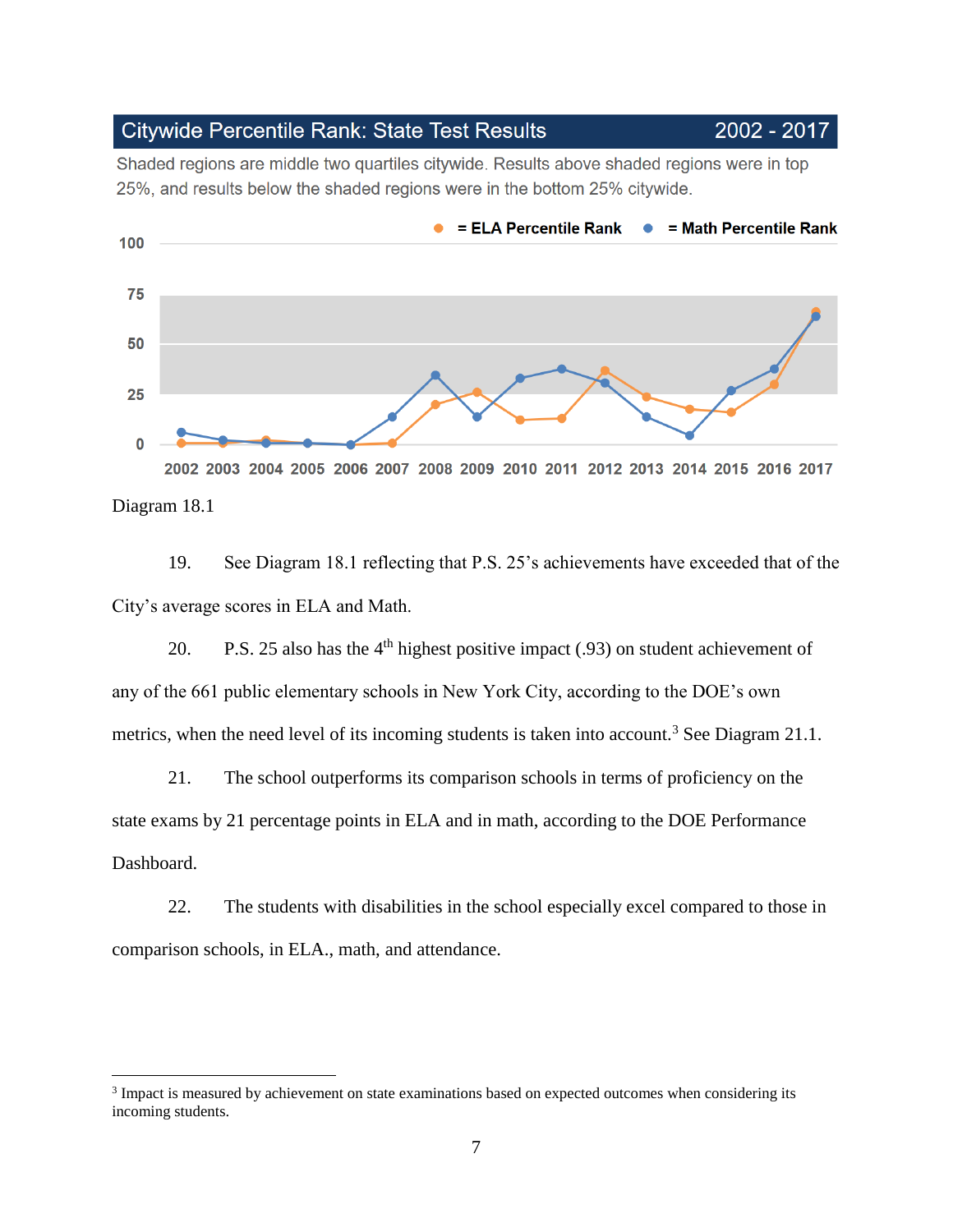## Impact and Performance i  $\odot$

Based on all student achievement metrics, **Impact** measures school against expected outcomes, adjusted for incoming student factors; **Performance** is unadjusted performance.



Diagram 21.1

23. The only other three elementary schools in New York City with higher impact scores than P.S. 25 are Walton Avenue school in the Bronx (1.00); P.S. 15 in Manhattan (.97); and P.S. 172 in Brooklyn (.94).

24. The only charter school that outperforms P.S. 25 is SA-Bronx 2 (.94), while the impact ratings of SA-Bed Stuy-2 (.86) and Bed-Stuy-1 (.85), in Brooklyn, are far lower.

25. And when P.S. 25's results are compared with those students in Brooklyn, it has the 2nd highest positive impact of student achievement of any elementary school.

26. For unknown reasons, the DOE has not made well-known the steady and stellar achievements of P.S. 25. The few elementary schools that compare to P.S. 25's success are either a distance from P.S. 25 and/or P.S. 25 students would have difficulty enrolling because their seats are filled with children within their attendance zones.

27. When it came to P.S. 25, however, the DOE did not announce let alone inform the District 16 Community or the CEC that P.S. 25 had the highest positive impact rating of any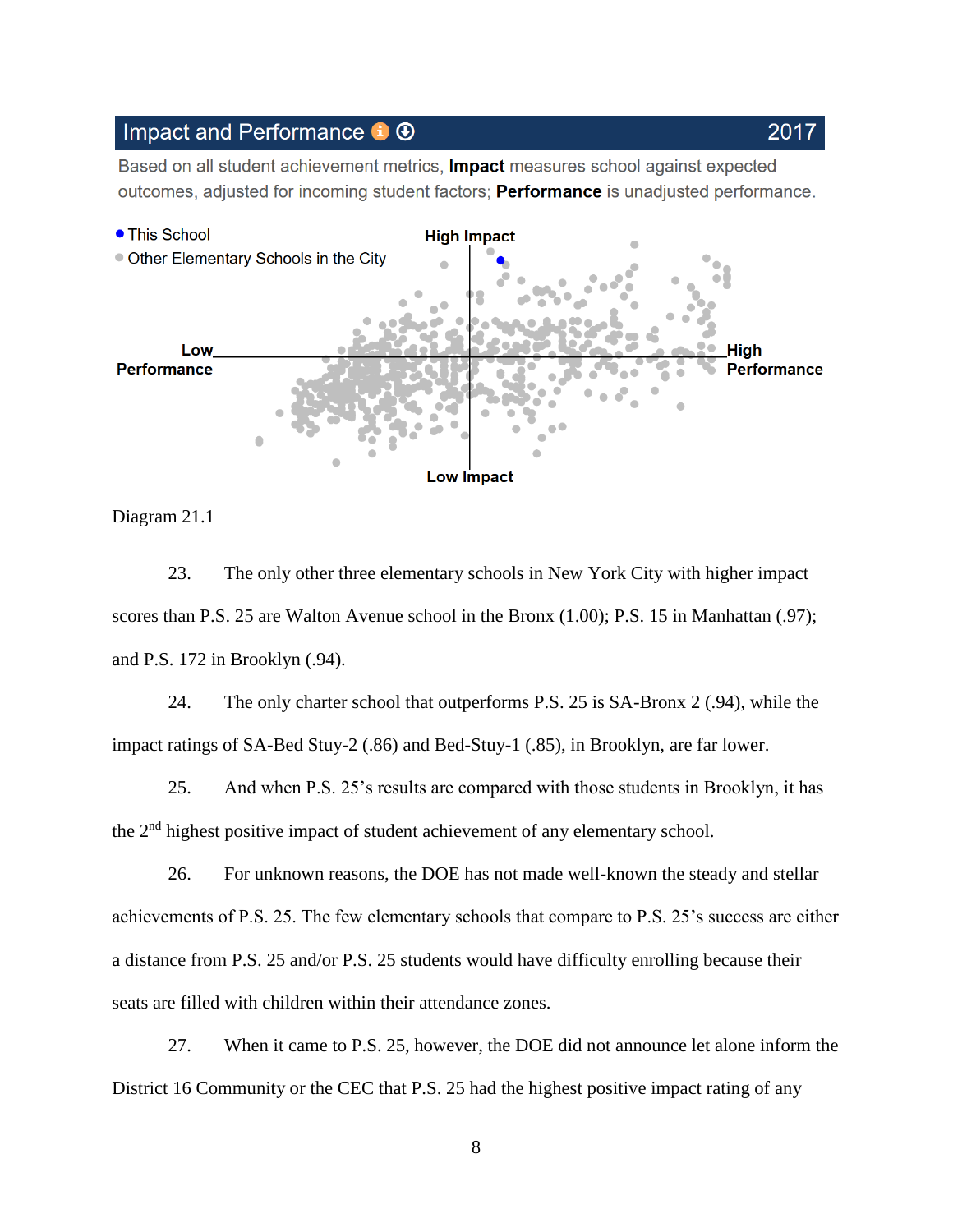school in the district, and that it consistently outperformed most of the other elementary schools in the City when the need level of its student body is taken into account. Had the DOE done so, it is less likely that the school would be suffering from low enrollment. This finding was also not mentioned in the Education Impact Statement in which the proposal to close the school was made. Nor was it made known to the Panel on Education Policy by the Department of Education at the time it proposed voting to close P.S. 25.

28. Moreover, according to the latest available data, there were at least five other public schools in New York City with smaller enrollments, not at risk of closure.

29. Rather than close P.S. 25, the DOE should be using the success of P.S. 25 as a model school for academic achievements based on small class sizes of 10 to 18 students per class and expand its enrollment through placing an additional preK or a 3K program within the school.

30. Upon information and belief, with the closing of the zoned school, the DOE does not plan to create any other district or DOE elementary public school seats for the displaced students within their community zone, leaving them to apply for seats in either selected public schools in neighboring zones, in different districts, or at SA-Bed Stuy 3, the charter school that is planned to take over the space following the evacuation of the building by P.S. 25 students.

31. Upon information and belief, once vacated, the DOE plans to give the entire building to Success Academy Bed Stuy 3, which currently is co-located in the building. If it does so, again upon information and belief, this building will be the first time in which an entire building owned by the DOE is provided to a charter school.

32. The unilateral alteration of the rights of residents within the affected zone violates § 2590-e(11) of the Education Law, which reserves to the CEC the exclusive power to approve changes to zoning lines. Further, this action completely disregards the DOE's own understanding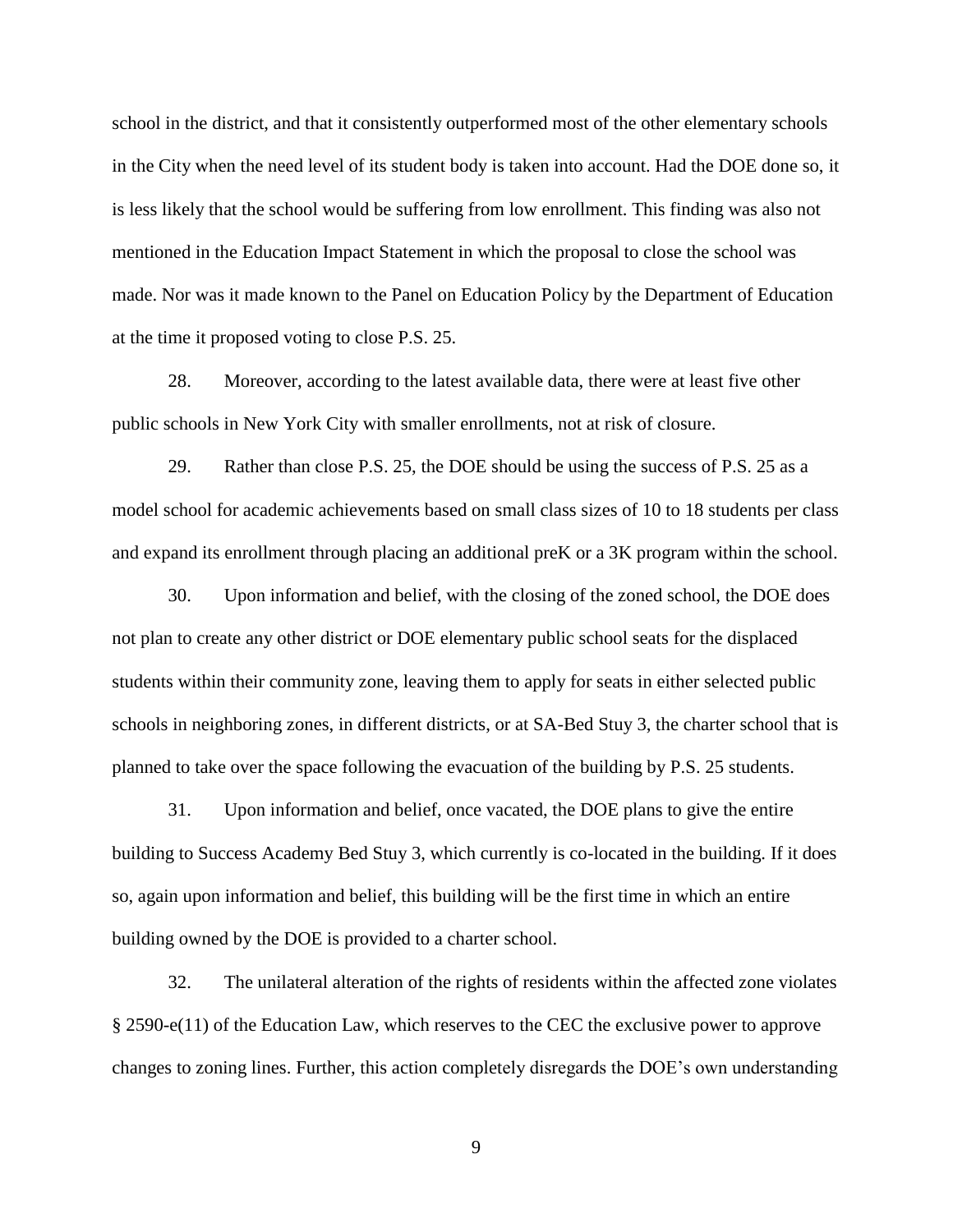of what the law was supposed to provide. In his testimony before the statutorily created task force that recommended Section 2590-e for adoption, then Chancellor Klein stated that proposal would establish "Community District Education Councils, which would play an important role with respect to various aspects of the school system, including budget, education policy and zoning. Zoning of elementary schools is a particularly important function for these District Councils. I want to underscore that nothing in the school system reorganization will affect established attendance feeder patterns and zoning of schools." (Testimony of Joel I. Klein, New York State Senate Majority Task Force on NYC School Governance Reform, April 4, 2003).

33. By this action, Petitioners, whose children are students enrolled in P.S. 25, seek to have a voice in the education of their children, by enforcing their participatory and statutory rights as parent representatives of the school and of the District, as voters of the representatives of the CEC, as victims of the unlawful changes in zoning lines proposed by the Chancellor and approved by the Panel on Education Policy of the Board of Education *before* the CEC voted to make such change pursuant to a public hearing.

#### **Zoning**

34. From its start in 1842, the State-legislated Board of Education formed to provide public education in New York City was centered around the community school with the creation of community school boards in the then Wards (geographic voting regions) of the City. The school board of each such Ward or District was empowered to establish community or neighborhood schools to educate students within the Ward. About fifty years later, the Ward system was abolished in favor of a more centralized system of education. In New York City, for example, a reorganization of the Board of Education in 1896 eliminated the previously powerful local Ward School Trustees. In 1917, the Board's membership was further reduced to just seven,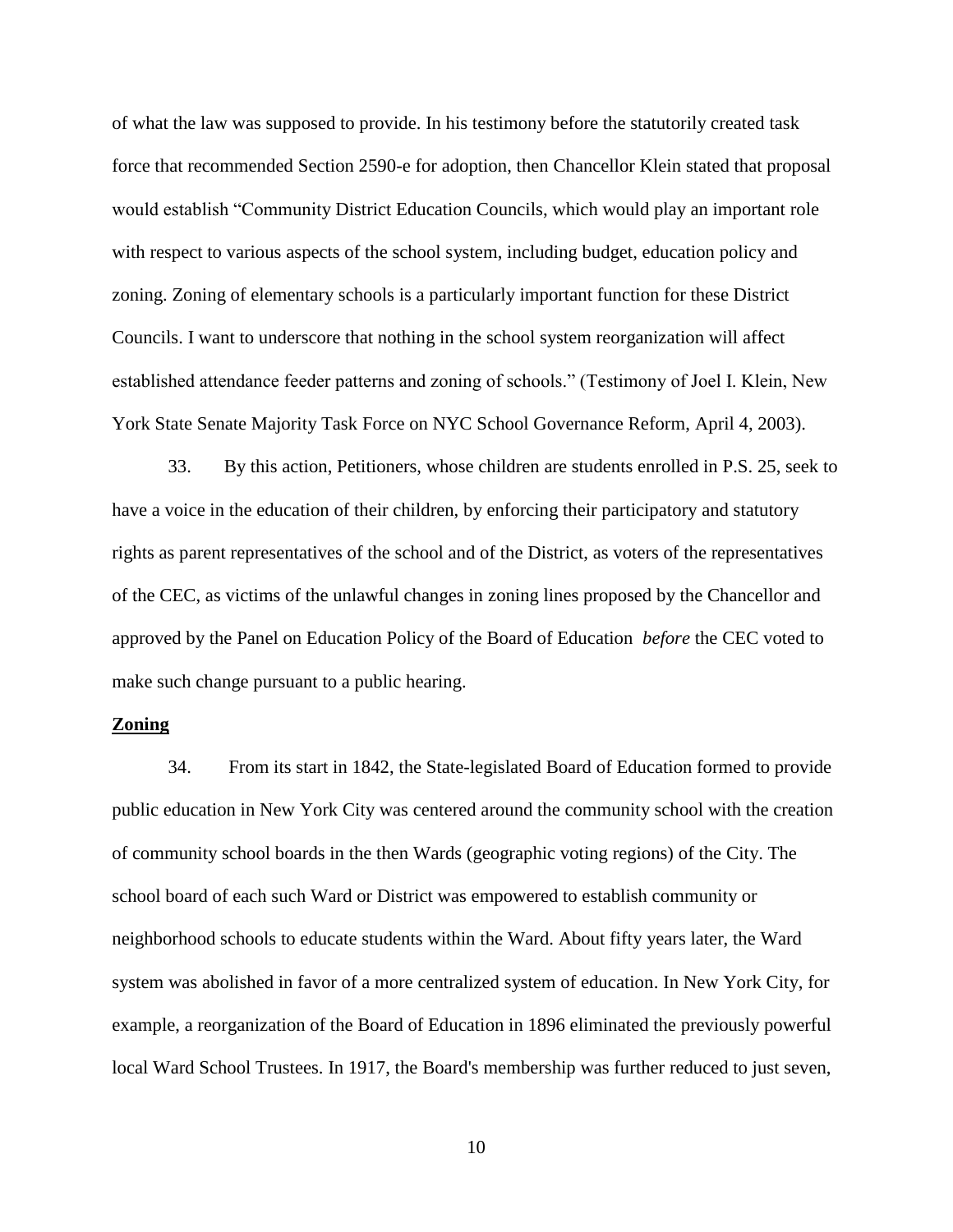chosen from the citywide elite. Under such a board, it was argued, the professional educators would be more free to shape a modern school system, designed to meet the complex needs of the industrial city.

35. Over the years, the school boards (both centralized and decentralized) created subdivisions within what then became community school districts. School children residing within the geographic District would attend primary and secondary schools within their District. That District was further subdivided into catchments or Attendance Zones. School children residing within an Attendance Zone had the right to attend the school designated for that Zonethe Zoned School-solely based upon their residence. Every student within a Zone had the same right. Thus, geographic Attendance Zones were tied to their Zoned Schools.

36. The existence of Attendance Zones have continued to today, unaltered by the 2002-2003 amendments to the Education Law that provided for and refined mayoral control. (See Chapter 21 of the Laws of 2002; Chapter 123 of the Laws of 2003; or the subsequent revisions). Indeed, the 2003 amendments redubbed what had previously been the Community School Boards (one for each District) as Community District Education Councils ("CECs), and explicitly reserved to the CECs of each District the power to approve the configuration of the Zones within their District (Education Law § 2590-e(11). Accordingly, the CECs had the exclusive power to approve the alteration or abrogation of any Zone or all Zones within their District.

37. By proposing to close a zoned schools without a vote of the CEC, the DOE is also violating Chancellor's regulations A-185, which describes a detailed timeline and process in which the Community District Superintendent must consult with the appropriate school communities, including the parents of children who will be affected by the proposed zoning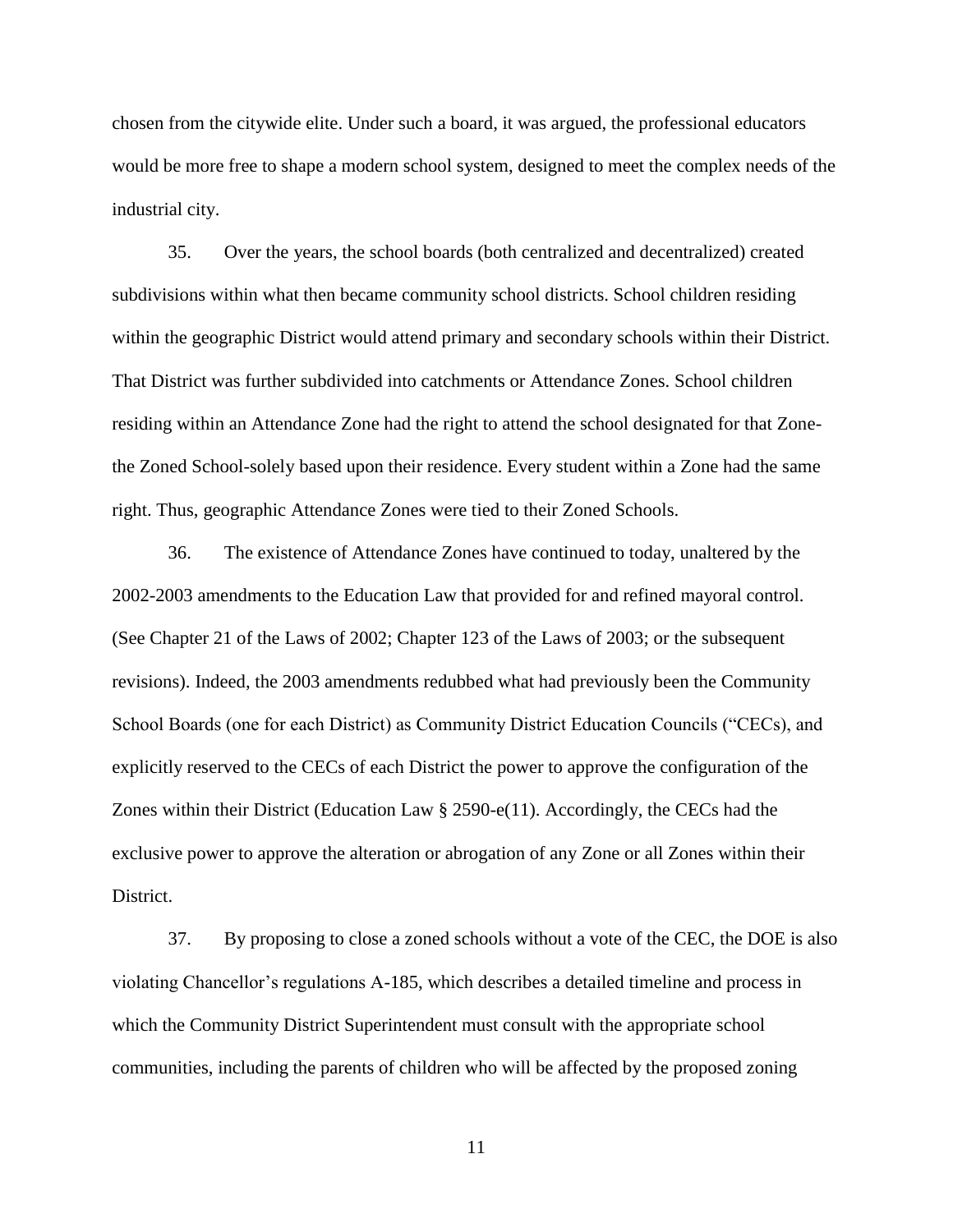change, prior to submitting a proposal to change any zoning lines, which is then voted upon by the CEC. None of this occurred in the case of P.S. 25.

#### **Closing P.S. 25**

38. On February 28, 2018, the Panel on Education Policy of the Board of Education voted to close P.S. 25 at the end of the 2017-2018 school year. In so doing, the DOE deliberately ignored the statutorily guaranteed rights of the community and its participation through the Community District Education Council's power over the approval of changes in zoning lines.

39. By its unilateral action, voting to close the only zoned elementary school in that zone or neighborhood of Community School District 16 – P.S. 25, the Eubie Blake School, the DOE and the Board of Education are effectively removing zoning lines, and thereby unlawfully violating the statutory authority of CEC 16 to which the authority to change zoning lines is exclusively reserved. Further, and in so doing, they disenfranchised an entire community.

40. Upon information and belief, the DOE does not intend to create any replacement zoned elementary school for the displaced students. Instead, the DOE intends to send the affected students to alternate elementary schools many of which do not come close to the level of academic support or achievement provided to P.S. 25 school students.

41. The DOE has violated and continues to violate Section 2590-e(11) of the Education Law.

## **FIRST CAUSE OF ACTION (Violation of Education Law 2590-e(11)**

42. Plaintiffs repeat and reallege the allegations set forth in Paragraphs 1 through 40 as if set forth herein.

43. Pursuant to Section 2590-e(11) of the Education Law, the right to approve of zone alterations is reserved to the Community District Education Councils.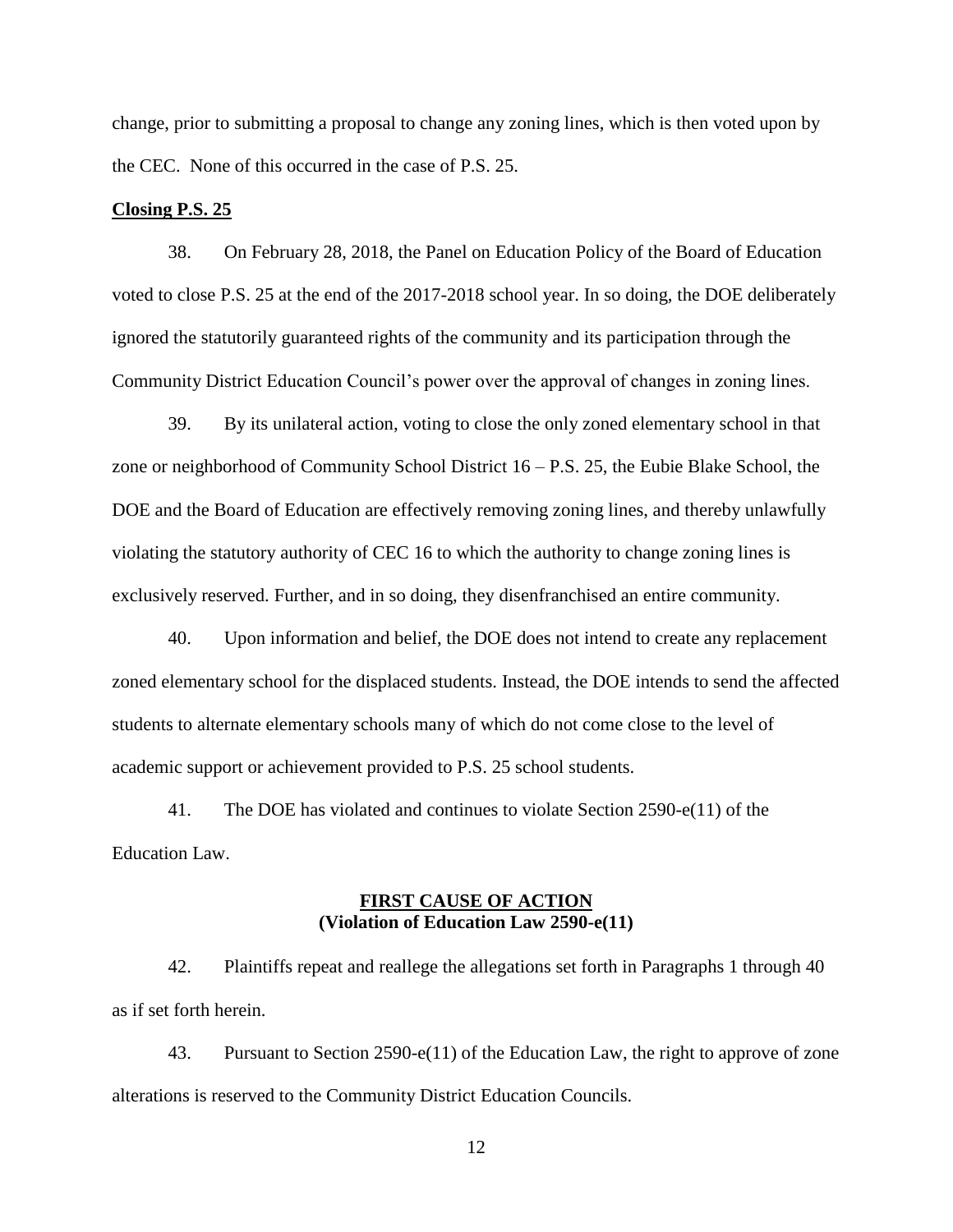44. The DOE's intended closing of Zoned elementary school P.S. 25, which is the only Zoned elementary school in that Zone, without any provision for the creation of new Zoned School within the Attendance Zone or the application for a change in zoning lines violates  $§2590-e(11).$ 

45. The DOE was and is required to submit such zoning changes to the Community District Education Council for approval prior to any vote of the Panel on Education Policy of the Board of Education to close the school. By failing to do so, the DOE violates §2590-e(11).

46. The DOE's actions as aforedescribed violates Section 2590-e(11) of the Education Law.

#### **PRAYER FOR RELIEF**

WHEREFORE, Petitioners request that this Court enter a Preliminary and Permanent Injunction

a) Declaring that the DOE violated Section 2590-e(11) of the New York State Education Law by voting to close P.S. 25, the Eubie Blake School, *prior* to the duly noticed meeting and proper vote by the CEC No 16, (i.e., with the noticed agenda, if any, and proposed resolution, if any, and a properly held meeting and vote), (and, only if passed, by the Community District Education Council No. 16, that would provide the DOE with the necessary authorization to close the school).

b) Staying and, after full development of the record, annulling the Panel on Education Policy of the Board of Education's vote closing P.S. 25 as having been taken in violation of Section 2590-e(11).

c) Directing that the issue of the closure of P.S. 25 be submitted to Community District Education Council No. 16 (CEC16);